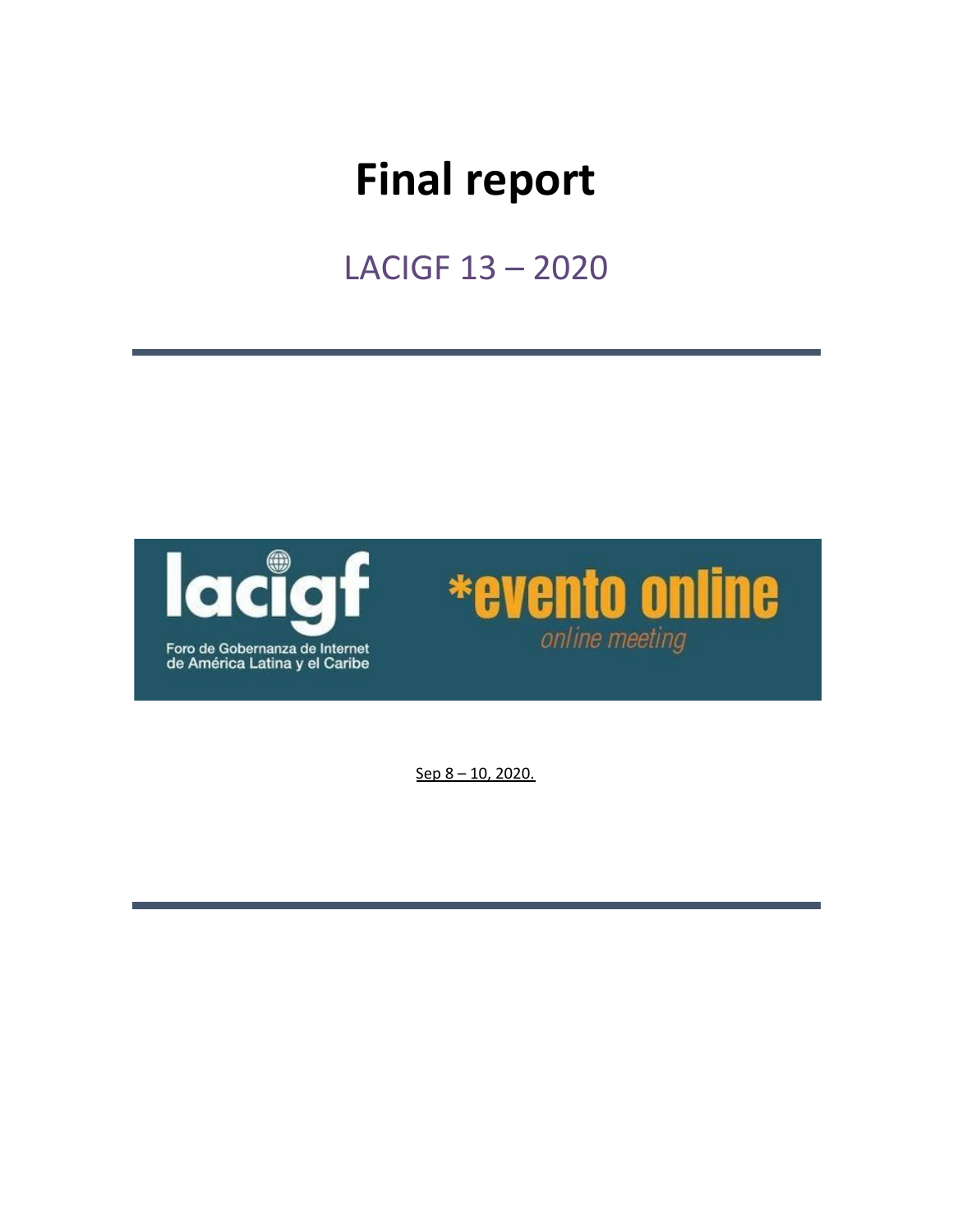| Background                                                                                                                                   | 3  |
|----------------------------------------------------------------------------------------------------------------------------------------------|----|
| Program Committee                                                                                                                            | 3  |
| <b>Government Representatives:</b>                                                                                                           | 3  |
| Private Sector Representatives:                                                                                                              | 4  |
| Civil Society Representatives:                                                                                                               | 4  |
| Representatives of the Technical Internet Community:                                                                                         | 4  |
| Agenda                                                                                                                                       | 4  |
| Sesion 1 Digital Inclusion: Models for an Inclusive Internet                                                                                 | 5  |
| Sesion 2 Internet and the Pandemic: Opportunities and Impacts of Deployed<br>Technologies on Human Rights                                    | 6  |
| Sesion 3 Transformation, Acceleration and Use of New Technologies in a Post-COVID-19<br>World                                                | 7  |
| Sesion 4 Connecting the Unconnected: Infrastructure and Regulatory Challenges from<br>SDG to the Challenges of the Pandemic in Latin America | 9  |
| Sesion 5 Internet Governance, Gender and Intersectionality: What Can a Gender<br>Approach Do for Technology Policies?                        | 10 |
| Sesion 6 A New Cycle for LACIGF: Opportunities for Community Participation and Impact<br>on Internet Policies in Our Region                  | 12 |

## **Table of Contents**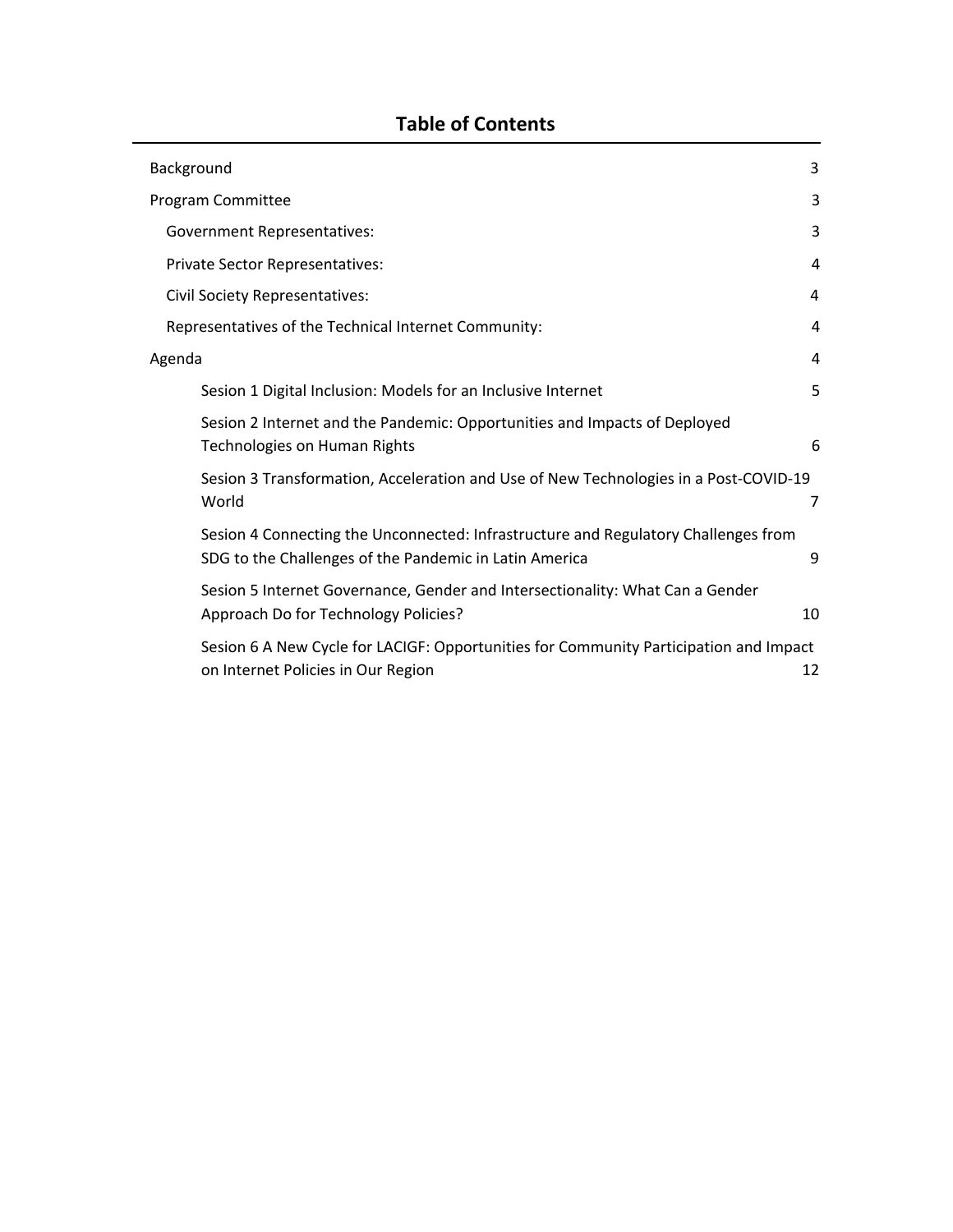# <span id="page-2-0"></span>**Background**

The drive for the creation of the Regional Preparatory Meeting for the Internet Governance Forum was led by LACNIC, NUPEF, and APC. The goal of the Forum was to help identify relevant and priority topics for Latin America and the Caribbean to be considered and discussed at the Internet Governance Forum and to promote the regional community's participation in those debates, thus bringing discussions closer to the region.

All LACIGF´s meetings were organized following the same model, seeking to improve the quality and horizontal nature of the discussions as well as to increase participation. A key element in achieving this goal has been –and continues to be– the Financial Assistance Program, which guarantees that a large number of regional stakeholders are able to obtain the financial support they need to attend the meeting.

# <span id="page-2-1"></span>**Program Committee**

The forum's Program Committee was created by a multistakeholder coordination group comprising representatives of the various actors and aimed at managing the process in representation of the Latin American and Caribbean community.

The Program Committee is the forum's general coordination body, and is made up by 3 members appointed by each of the following interest groups:

- Regional organizations representing the private sector.
- Latin American and Caribbean government representatives, appointed according to the eLAC follow-up mechanism.
- Civil Society organizations.
- Regional organizations representing the technical Internet community.

Each sector plans its own course of action and selects its representatives based on its own criteria.

For 2020, the Program Committee was made up as follows:

## <span id="page-2-2"></span>**Government Representatives:**

- Chile: Juan Pablo Vial / Ministry of Foreign Affairs CHILE
- Paraguay: Miguel Candia / Ministry of Foreign Affairs PARAGUAY
- Uruguay: Virginia Pardo / Agencia de Gobierno Electrónico y Sociedad de la Información y del Conocimiento (AGESIC).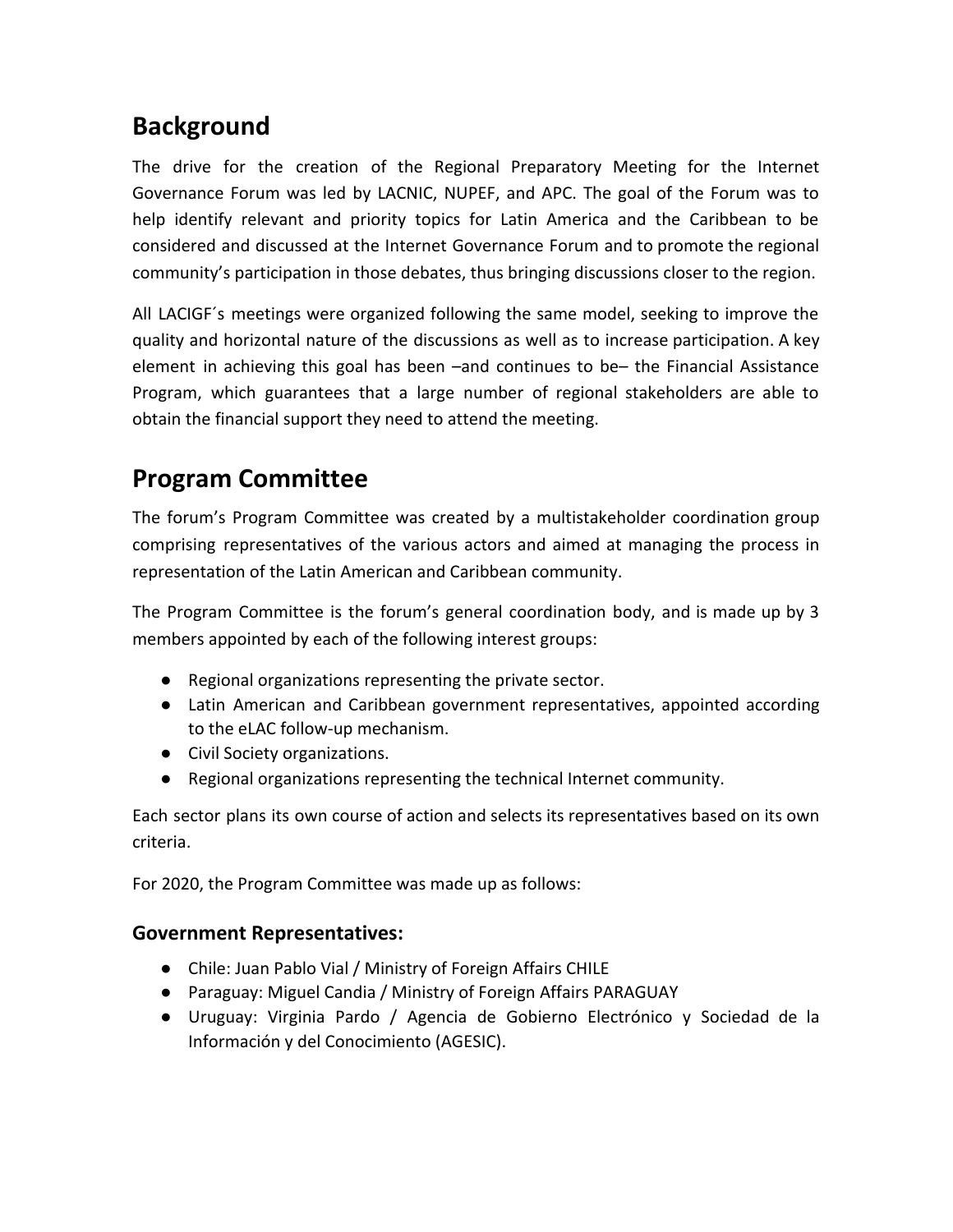#### <span id="page-3-0"></span>**Private Sector Representatives:**

- ALAI (Latin American Internet Association) / Gonzalo Navarro
- ASIET (Ibero-American Association of Telecommunication Companies) / Andrés Sastre
- GSMA (Global System Mobile Association) / Lucas Gallito

### <span id="page-3-1"></span>**Civil Society Representatives:**

- APC (Asociacion para el Progreso de las Comunicaciones) / Valeria Betancourt
- DD (Derechos Digitales) / María Paz Canales
- IPANDETEC (Instituto Panameño de Derecho y Nuevas Tecnologías) / Lía Hernández

#### <span id="page-3-2"></span>**Representatives of the Technical Internet Community:**

- ISOC (Internet Society) / Christian Oflaherty.
- LACTLD (Latin American and Caribbean TLD Association) / Miguel Ignacio Estrada
- LACNIC (Internet Addresses Registry for Latin America and Caribbean) / Ernesto Majó

The current Program Committee has begun discussions to establish mechanisms for deciding the Committee's composition and how its members will be renewed. These discussions are open to the entire regional community and the mechanisms are expected to be approved during this year's LACIGF meeting. Among other aspects, these mechanisms should establish number of members representing each stakeholder group and the process for their selection and renewal, as well as the Committee's attributions.

In addition to appointing the Program Committee, it was also necessary to assign the role of Secretariat in order to have a stable structure that would support the process over the years and to cooperate with meeting logistics in close consultation with the Program Committee.

The Secretariat has been entrusted to the Internet Address Registry for Latin America and the Caribbean (LACNIC), one of the three process's three founding organizations.

# <span id="page-3-3"></span>**Agenda**

Given the rapid evolution of COVID-19 in our region and globally, in addition to the declarations of sanitary emergency and catastrophe status announced by the Chilean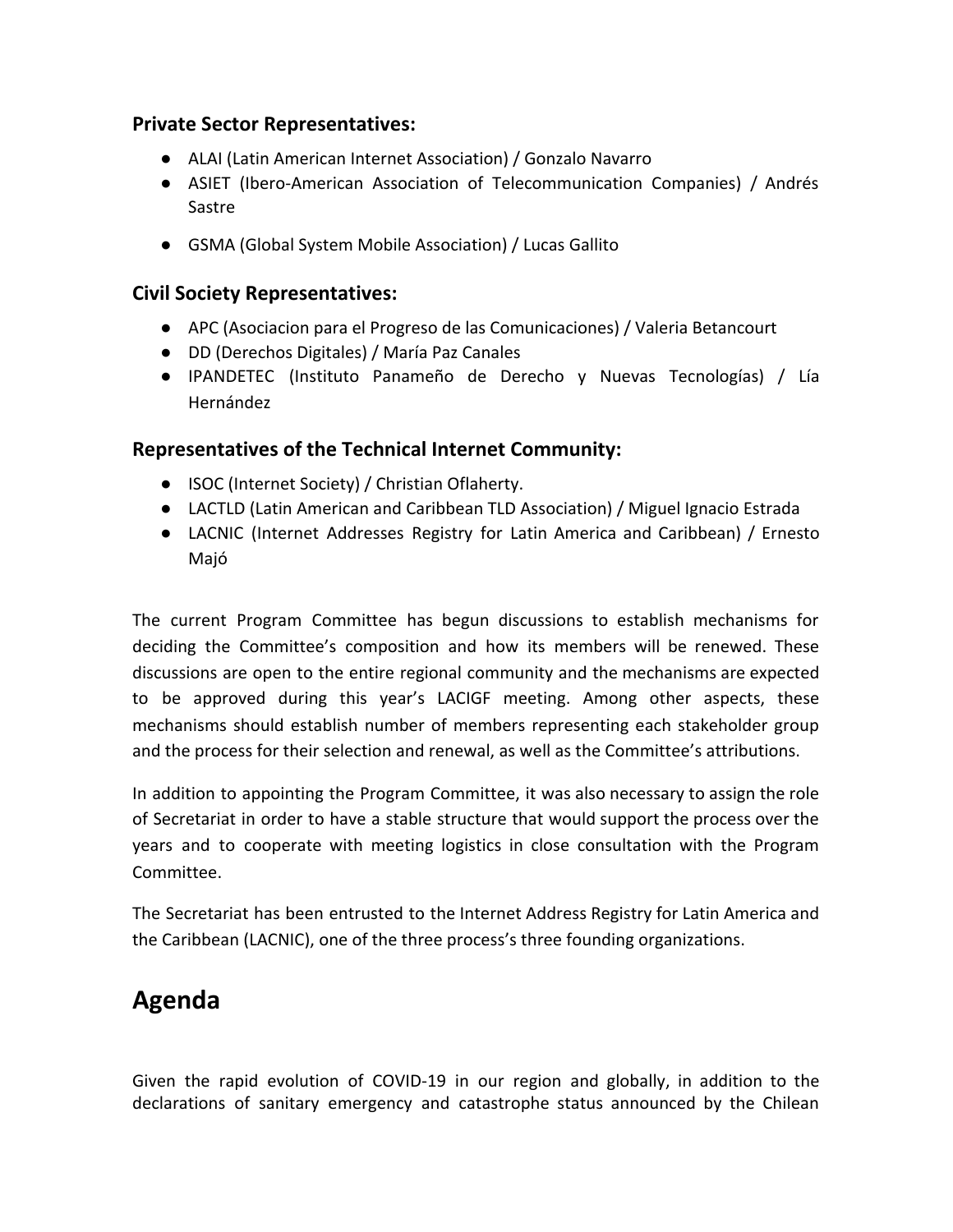government, the LACIGF Program Committee has decided to cancel the in-person activities of its LACIGF 13 event, scheduled for August in Santiago de Chile.

With the intention of maintaining the regional dialogue, LACIGF 13 was held online from September 8 to 10, 2020, with a reduced agenda.

The community was invited to discuss six (6) sessions, organized as follows:

- Digital Inclusion: Models for an Inclusive Internet
- Internet and the Pandemic: Opportunities and Impacts of Deployed Technologies on Human Rights
- Transformation, Acceleration and Use of New Technologies in a Post-COVID-19 World
- Connecting the Unconnected: Infrastructure and Regulatory Challenges from SDG to the Challenges of the Pandemic in Latin America
- Internet Governance, Gender and Intersectionality: What Can a Gender Approach Do for Technology Policies?
- A New Cycle for LACIGF: Opportunities for Community Participation and Impact on Internet Policies in Our Region

Regardless of the sector by which they are proposed, all sessions involved multistakeholder participation.

# **Topics discussed**

#### <span id="page-4-0"></span>**Sesion 1. Digital Inclusion: Models for an Inclusive Internet**

The goal of this session was to identify the main advances and gaps in the development and implementation of models and alternatives for digital inclusion.

Based on the general consensus that digital inclusion is currently a prerequisite for economic, social and human development as well as for strengthening the exercise of human rights, this session seeks to review different models for connecting the unconnected and address the challenges related to the quality and costs of access for those who are already connected.

The session was divided in two parts. The first include a conceptual review, from the point of view of the different actors involved, of the progress that has been made in the past year in terms of deployment of technology, favorable regulatory changes and public policy frameworks, and the development of capacities to leverage digital inclusion, as well as of the main gaps in those areas. The second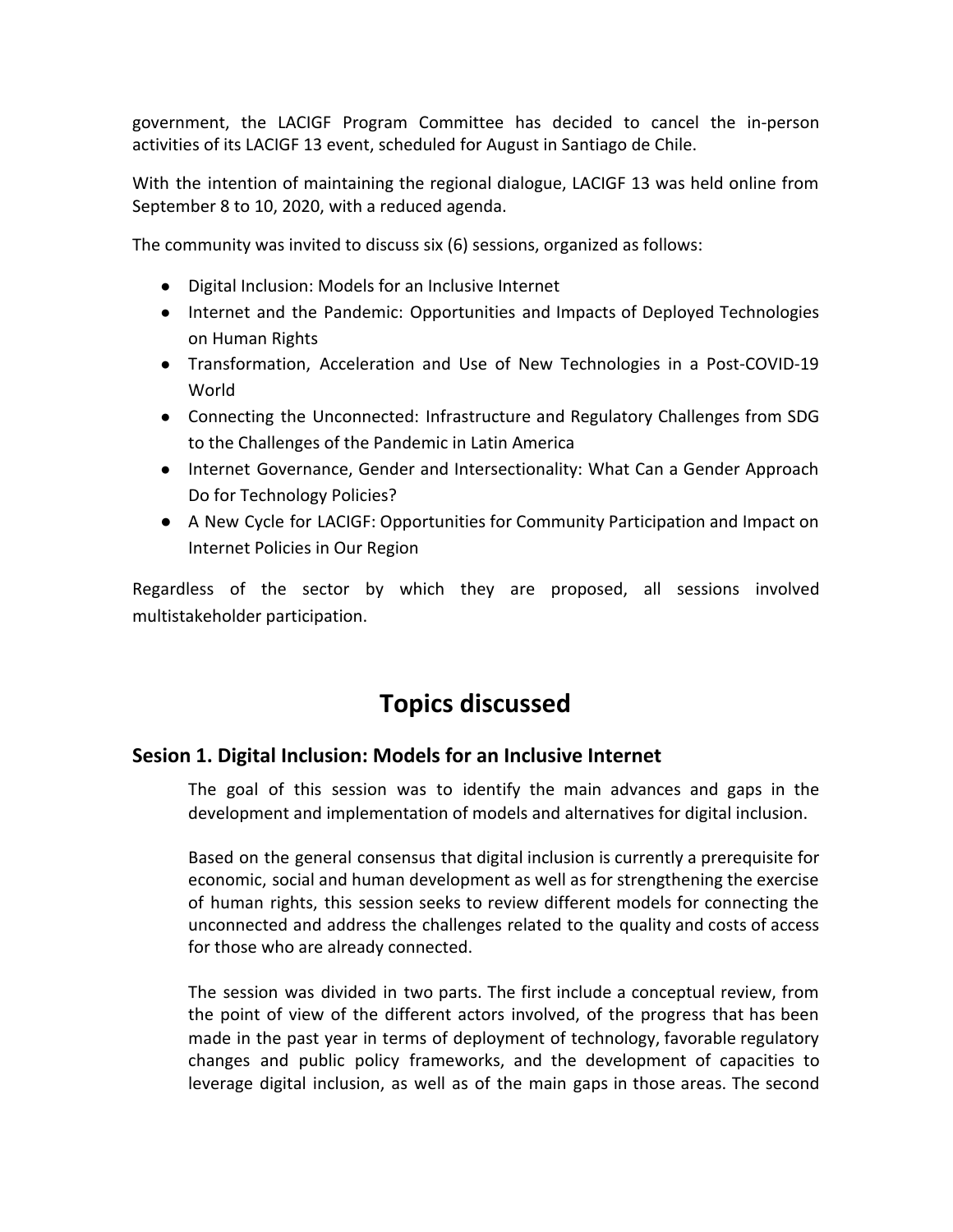part presents concrete examples and solutions aimed at addressing the main gaps in the three areas covered in the first part of the session.

The session closed with guidelines on the role and commitments of the different actors to advance in the implementation of solutions.

Part 1

Panelists:

- Adriana Labardini (Rhizomatica, México)
- Laura Kaplan (LACNIC)
- Sergio Valdes (AT&T)
- Allan Ruiz (COMTELCA)
- Sebastián Rovira (CEPAL)

Moderator: Valeria Betancourt, APC

Part 2

Panelists:

- Gustavo Ríos, Coordinador de Política Digital, Gobierno de Chihuahua, México
- Miguel Ignacio Estrada, LACTLD
- Lilian Chamorro, Colnodo, Colombia
- Marta Suárez, Dinamic Spectrum Alliance

Moderator: Valeria Betancourt, APC

## <span id="page-5-0"></span>**Sesion 2. Internet and the Pandemic: Opportunities and Impacts of Deployed Technologies on Human Rights**

The countries of Latin America and the Caribbean have been strongly affected by the COVID-19 pandemic, which has seriously impacted their emerging economies and faced them with the challenge of protecting the health of their population while ensuring the continuity of the most important social activities, such as education and work. In the context of the pandemic, technology is one of the components incorporated by the governments of the region in their search for solutions, often with support or services provided by the private sector for their deployment.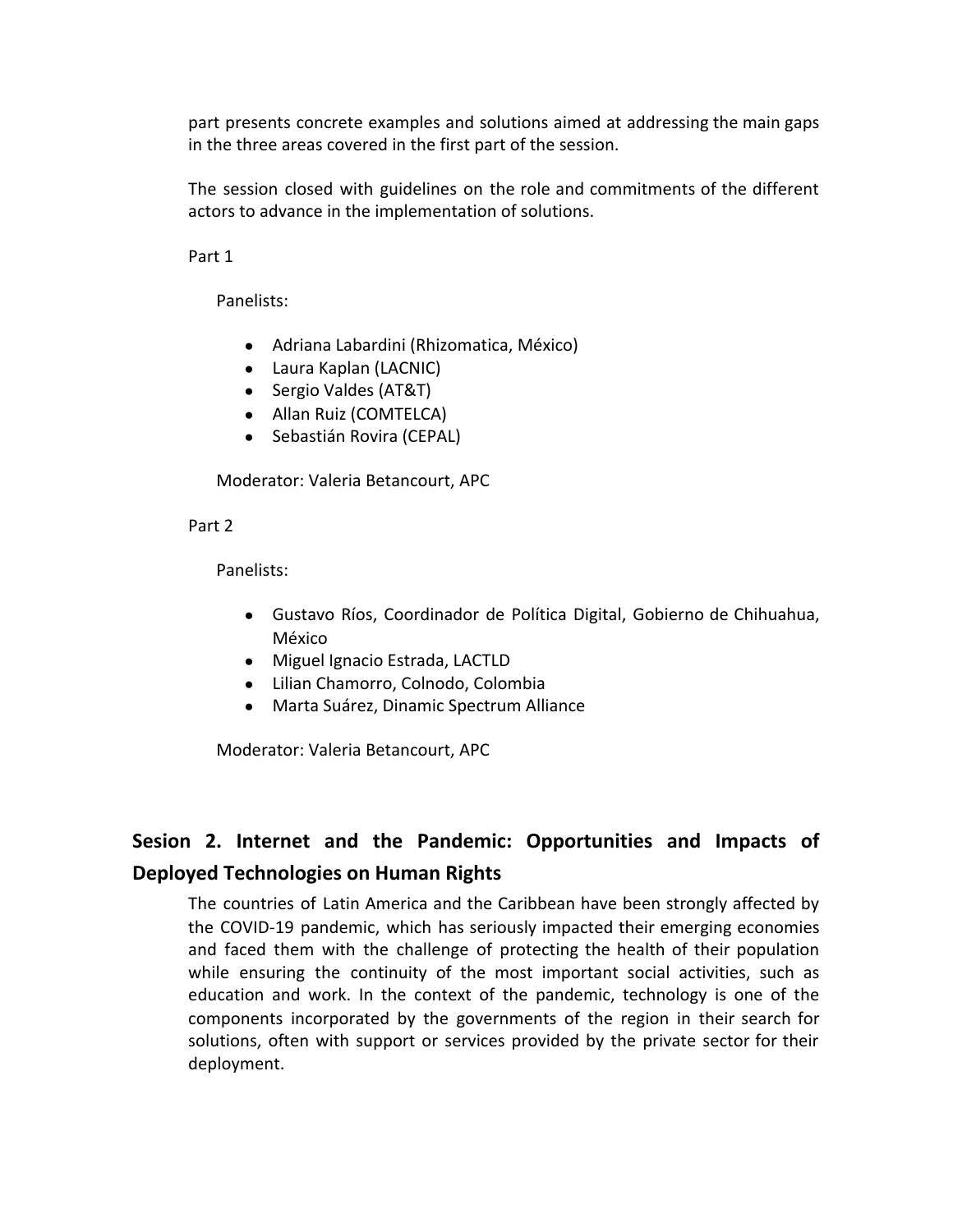This session proposed a critical review of the role that the technologies implemented during the pandemic have played in the protection of human rights and the lessons learned from this situation regarding their role in the future development of our societies and on how to promote balanced public and private policies for increased respect and promotion of the rights of the region's inhabitants.

Panel I - Use of Data-Intensive Technology in the Context of COVID-19

- Laura MCGorman, Data For Good Facebook
- Rafael Zanatta Data Privacy, Brasil
- Luis Ricardo Oliva Administrador de la Autoridad Nacional para la Innovación gubernamental (AIG), Panamá

Moderator: María Paz Canales

Panel II - Technology and Public Policy, the Challenges of Information and Transparency in the Context of the Pandemic

- Edison Lanza OEA
- Maryleana Méndez ASIET
- Maria José Calderón, CNE, Ecuador

Moderator: María Paz Canales

## <span id="page-6-0"></span>**Sesion 3. Transformation, Acceleration and Use of New Technologies in a Post-COVID-19 World**

The current pandemic has revealed the accelerated productive and technological changes we are experiencing, where economic development relies increasingly on services and the expansion of digital platforms (as generalized spaces for interaction). These have been vital for ensuring the continuity of productive processes across the region in the face of the different impacts of the pandemic. However, the pandemic has also shown us that there is still a lot of work to be done, as multiple and varied problems have also emerged. In this context, reflecting on the post-COVID-19 world inevitably leads us to reflect on the digital presence of companies and the future of employment and work.

#### Part 1: Promoting Digital Presence

In the context of isolation seen in the last few months, companies of all sizes have been abruptly forced to adapt their operations to an online environment, perhaps without taking sufficient precautions for either their users/clients or the future of their operations. The options for maintaining an online presence are varied, as are the consequences of the decisions taken in this regard.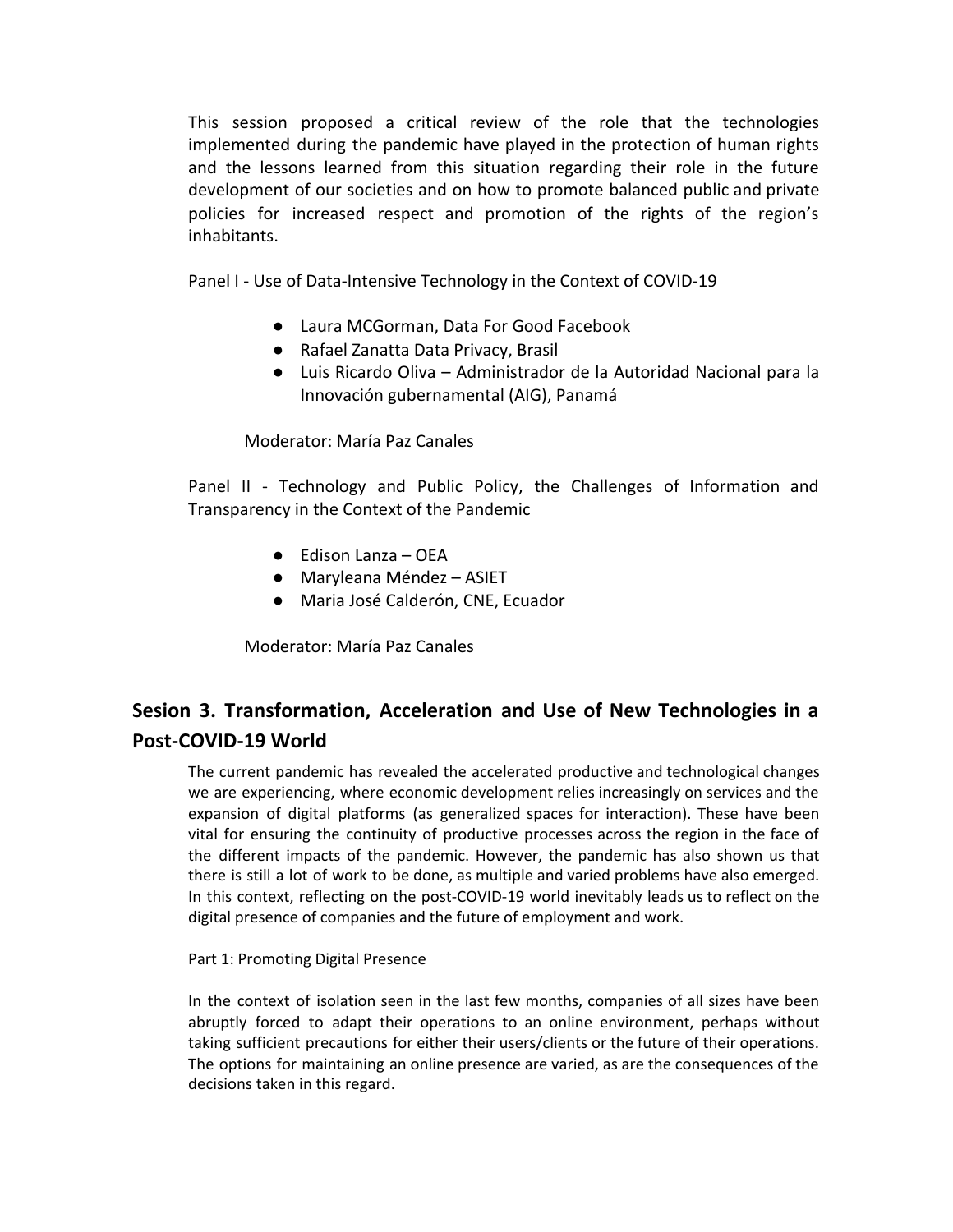This session seeks to understand the impact of these accelerated changes on the different sectors and assess the post-pandemic future.

Panelists:

- Luis Arancibia (LACTLD / NIC Chile)
- Héctor Faya (Facebook)
- Mercedes Aramendía (URSEC)
- Carolina Barada (Wingu)

Moderator: Rodrigo de la Parra (ICANN)

Part 2: The Future of Work

The challenge of reflecting on the post-COVID-19 world and the inevitable reflection on the future of work and employment lies not only in the risks posed by automation, but also in the new forms of work, the need for new skills and digital labor under the unprecedented paradigm that the post-pandemic present to us as a region.

In this sense, it is now more important than ever to understand what this economic recovery will look like in the countries of Latin America, its impact on the labor market, and the skills that the jobs of the future will demand, rethinking how to train people in this new context.

This poses numerous questions. For instance, among other issues, we must reflect on how to generate the right incentives to kickstart the economic recovery, how to detect the use of new technologies in a timely manner, how to increase the flexibility of the education system to integrate new training requirements, and how we are going to inform workers of the new skills that will be required.

Panelists:

- Ana Inés Basco (BID INTAL)
- Carolina Caeiro (LACNIC)
- Erick Huerta (Sociedad Civil)
- Rodrigo Galindo (Google)
- Gerhard Reinecke (ILO International Labour Organization)

Moderator: Beatriz Rodríguez (AGESIC)

# <span id="page-7-0"></span>**Sesion 4. Connecting the Unconnected: Infrastructure and Regulatory Challenges from SDG to the Challenges of the Pandemic in Latin America**

Despite the notable advances in connectivity in recent years, at least 40% of Latin Americans still cannot access the Internet, a figure that reveals the enormity of the challenge that lies ahead. Country-to-country connectivity figures show that there is still a major digital divide between the urban and rural population, between men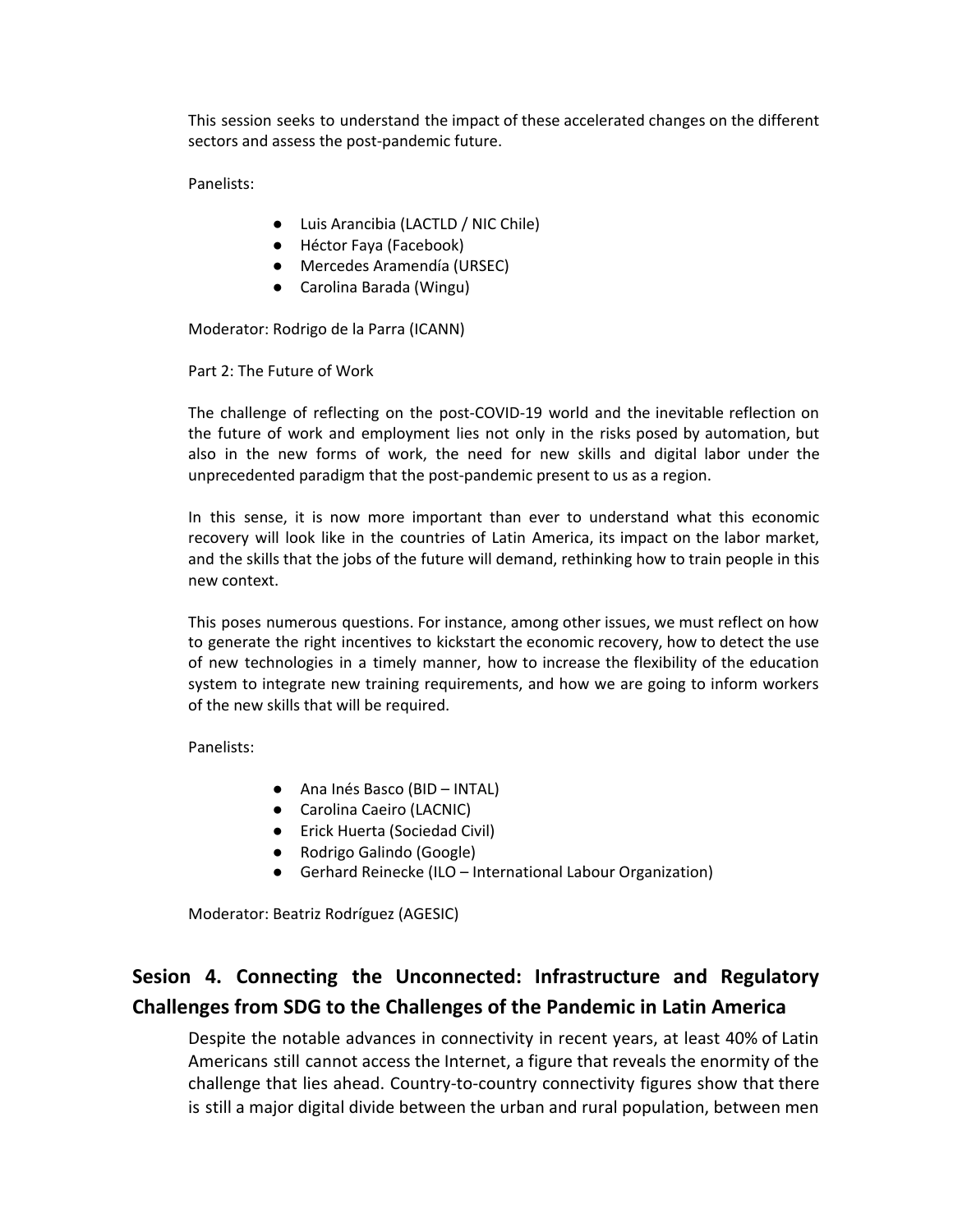and women, and mainly between different socioeconomic groups. Closing the digital divide is now more than ever an economic imperative, but most importantly an ethical one.

In 2015, the International Community made its most ambitious commitment to date with the approval of the Sustainable Development Goals (SDGs) contained in the 2030 Agenda, currently the most important tool at global level. In order to achieve the 17 SDGs and 169 targets, all United Nations member states agreed that the development and regulation of Information and Communication Technologies (ICTs) is a cross-cutting issue. ICTs apply to and benefit the entire agenda.

The pandemic made it clear that the Internet has become an essential ally for maintaining the economy, social support and education. Consequently, the more than 40% of Latin Americans who are still unable to access the Internet are probably those who have suffered the harmful effects of the pandemic the most, both in terms of their health and their economy. The lack of Internet access has determined that many of the daily activities that a connected citizen conducts online and which allow them to implement isolation measures have been impossible for the unconnected, who have had to abandon their confinement to ensure their daily sustenance and therefore increased their exposure to the virus. For all of the above, bridging the digital divide in the medium and long term should be a primary goal for the entire region.

However, the economic circumstances prior to the pandemic were already complex for the development of infrastructure and this has been exacerbated by the economic effects of the pandemic in the region, even raising doubts regarding their future sustainability, particularly considering the uncertainty regarding how the pandemic will evolve.

Faced with the dilemma posed by the imperative need to expand the Internet and close the digital divide in the current context of economic crisis in which this task is more difficult than ever, this session will attempt to raise a series of questions:

• Question 1: How can the 2030 Agenda be implemented to address the Infrastructure, regulation and development challenges in a post-pandemic world? What framework for action should we propose to address existing challenges?

• Question 2: Is the current regulatory framework appropriate for meeting this challenge? What type of policy and regulatory solutions can we adopt? How can we generate a sustainable framework in the medium and long term?

Panelists: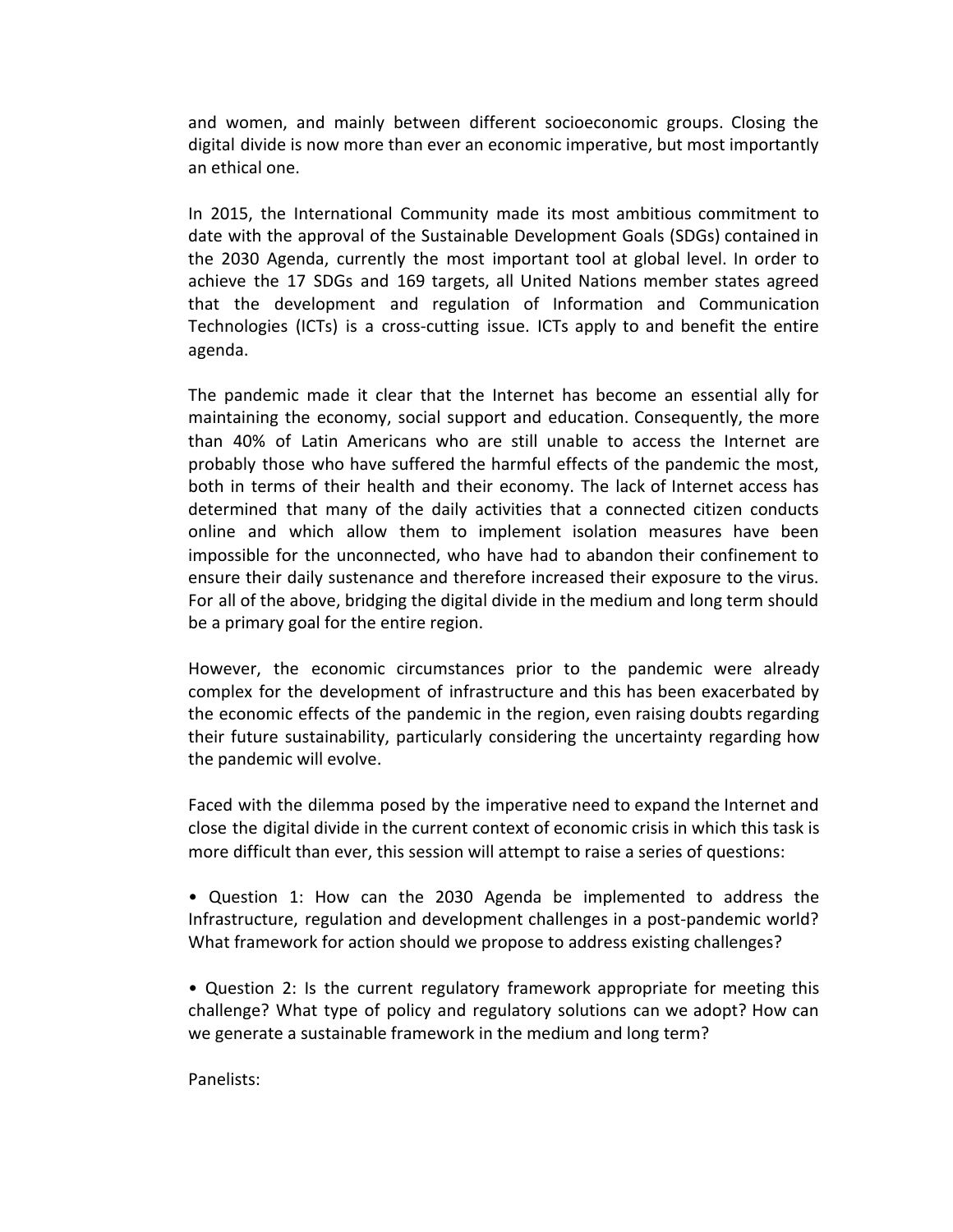- Estefanía Laterza, ODS Paraguay
- Ana Valero, Telefónica
- Christian O'Flaherty, Internet Society
- Mariela Baladron, IEALC

Moderator: Sergio Scarabino, UIT

## <span id="page-9-0"></span>**Sesion 5. Internet Governance, Gender and Intersectionality: What Can a Gender Approach Do for Technology Policies?**

The purpose of this session is to discuss with the LACIGF community how gender approaches can contribute to the development of public and private Internet policies and the implementation of technologies with an intersectional perspective that better promote the exercise of the rights of women and LGBTQI+ groups in Latin America. Considering that the topic is new to this space, the goal was to listen to the perspectives of representatives of the different sectors, who was presented with guiding questions and cases where these problems are manifested in the region.

The session was divided into three parts, the first of which was devoted to understanding the challenges and identifying the best practices developed by each sector on specific issues such as gender-based online violence and inclusion and participation in policy development. During the second part, in small groups, participants worked on hypothetical cases or scenarios and discussed how each sector might collaborate in responding to the challenges of Internet governance from a gender perspective in each of the situations presented. Finally, the third part was to consolidate the discussions of the different working groups and attempt to summarize the contents of the session in order to point out possible ways forward.

**Panelists** 

Part 1:

- Public Sector: Margarita Escobar, El Salvador
- Private Sector: Danya Centeno, Twitter
- Technical Community: Carolina Caeiro LACNIC
- Civil Society: Anais Córdova Taller de Comunicación Mujer, Ecuador

Moderator: Jamila Venturini

Part 2: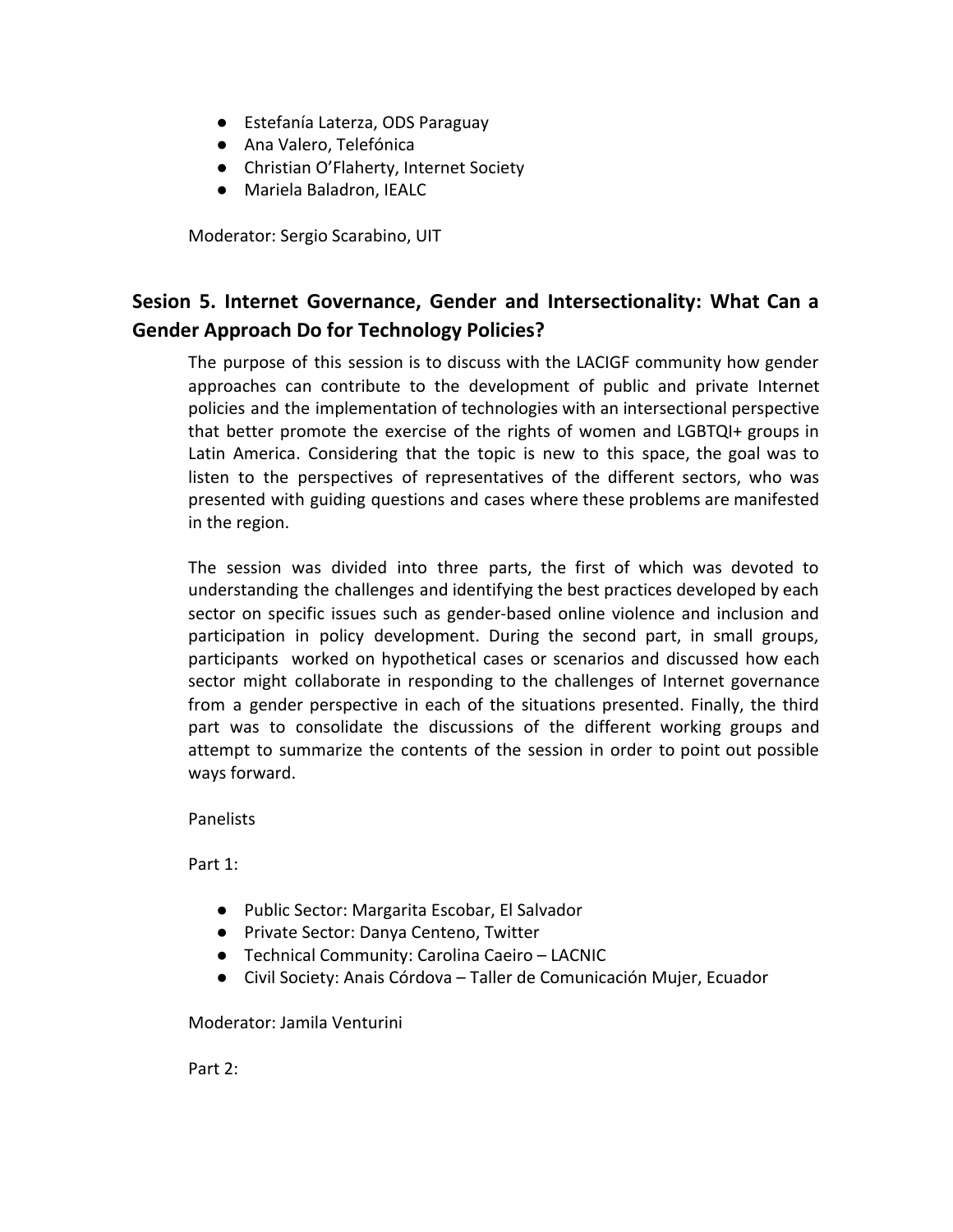- Group 1 Carolina Caeiro LACNIC and Juliana Guerra Derechos Digitales
- Group 2 Paz Peña Acoso.Online and Nina Da Hora, desarrolladora
- Group 3 MC Capelo Facebook and Analía Fukelman Lunar App
- Group 4 Lulu Barrera, Luchadoras and Denisse Albornoz, Hiperderecho

Working groups to discuss how each sector can respond to the following cases or scenarios:

Group 1: The challenges for the construction of technical standards that are in line with the protection of human rights with a gender perspective in Internet governance spaces such as the IETF or ICANN. How is equal participation guaranteed? What is the current or potential role of the feminist principles of the Internet? What barriers have been encountered? What challenges are still pending?

Group 2: Intersectionality and discrimination in public policies based on the use of automated systems. Designing systems to predict teenage pregnancy risk in vulnerable socioeconomic sectors through public-private partnerships. How can these policies be designed so they are sensitive to gender issues and intersectionalities? What considerations can be adopted regarding participation in the evaluation of technologies? What role does civil society play? What is the role of the private sector?

Group 3: Incorporation of a gender perspective in the context of private moderation. Private censorship of sexual and reproductive health content by educational platforms due to an incompatibility with their private policies. How can we advance towards gender-sensitive private policy? What mechanisms can be adopted to generate a better balance of rights? What transparency measures can make it easier to submit a claim when faced with unfortunate outcomes that are the result of the private policies implemented by the platforms? How can we advance towards participatory mechanisms with the platforms in the case of groups that are particularly prone to censorship as a result of the application of private policies? How can a feminist point of view or gender perspective impact private policies?

Group 4: Regulation of online gender violence based on laws that punish the non-consensual dissemination of intimate images in the region. Are the proposed regulations successful? Are the regulations on this matter proposed in the region sufficient? Do these regulations provide adequate complaint mechanisms? What cultural changes should accompany these regulations from a feminist perspective or a gender approach?